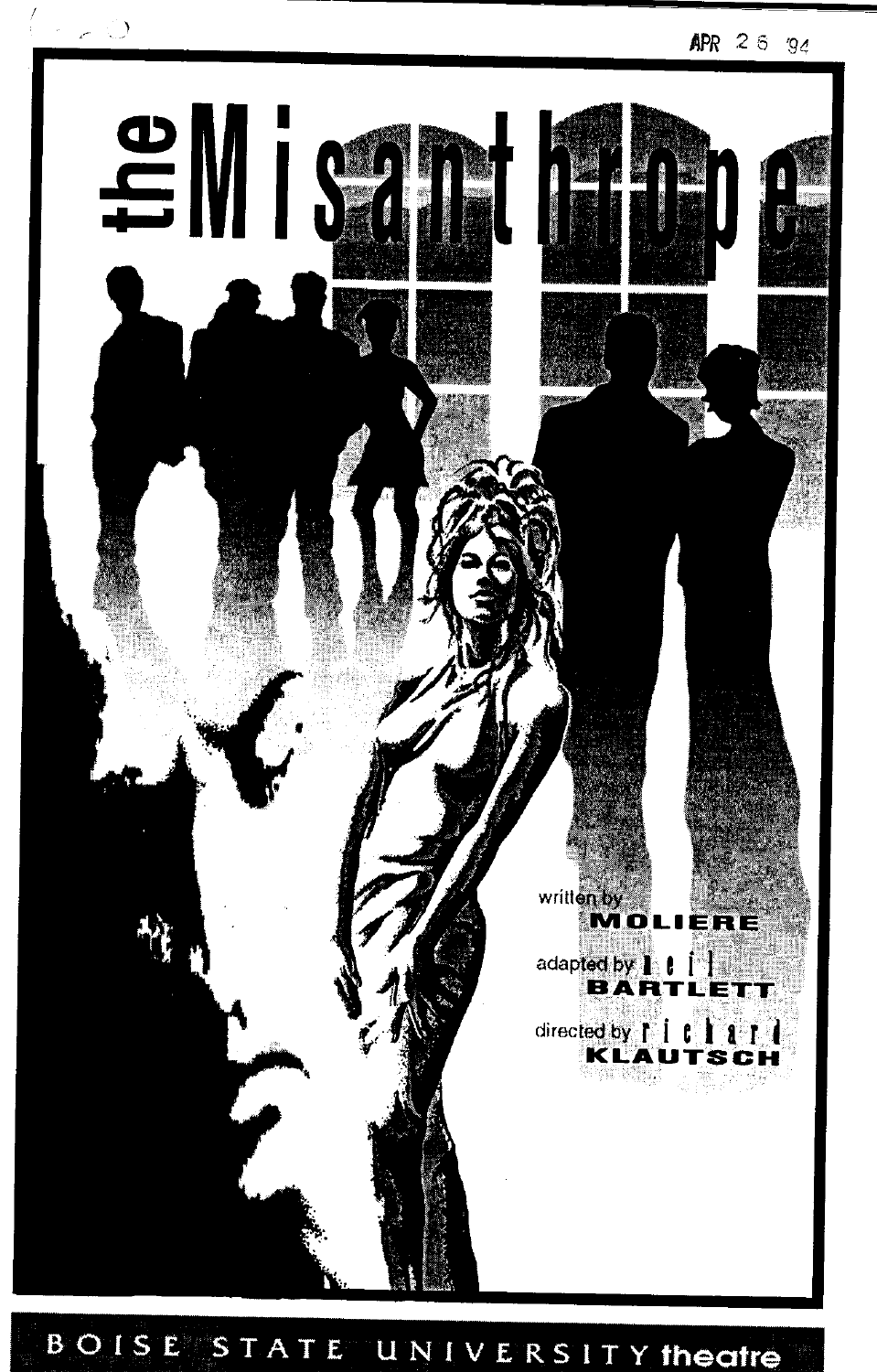# *The Misanthrope*

by Moliere Adapted by Neil Bartlett Presented by BSU Theatre Arts Department April21-24, May 4-7, 1994

#### **Director**

Richard Klautsch

#### **Scenic Design**  Stephen R. Buss

#### **Costume Design**

Barbara Mason

#### **Lighting Design**

Phil Atlakson

### **Dramaturg**

Richard W. Bean

### **Sound Design**

Flint Weisser

#### **Voice Coach**

Arm Klautsch

## **Cast**

In order of appearance

| PhilinteJames R. Oliviero  |
|----------------------------|
|                            |
|                            |
| ElianteRebecca Prescott    |
|                            |
| ClitandreIsaac N. Perelson |
| ArsinoeSally Anne Eames    |
|                            |

\*Produced with special permission of Gloria Theatre ltd, London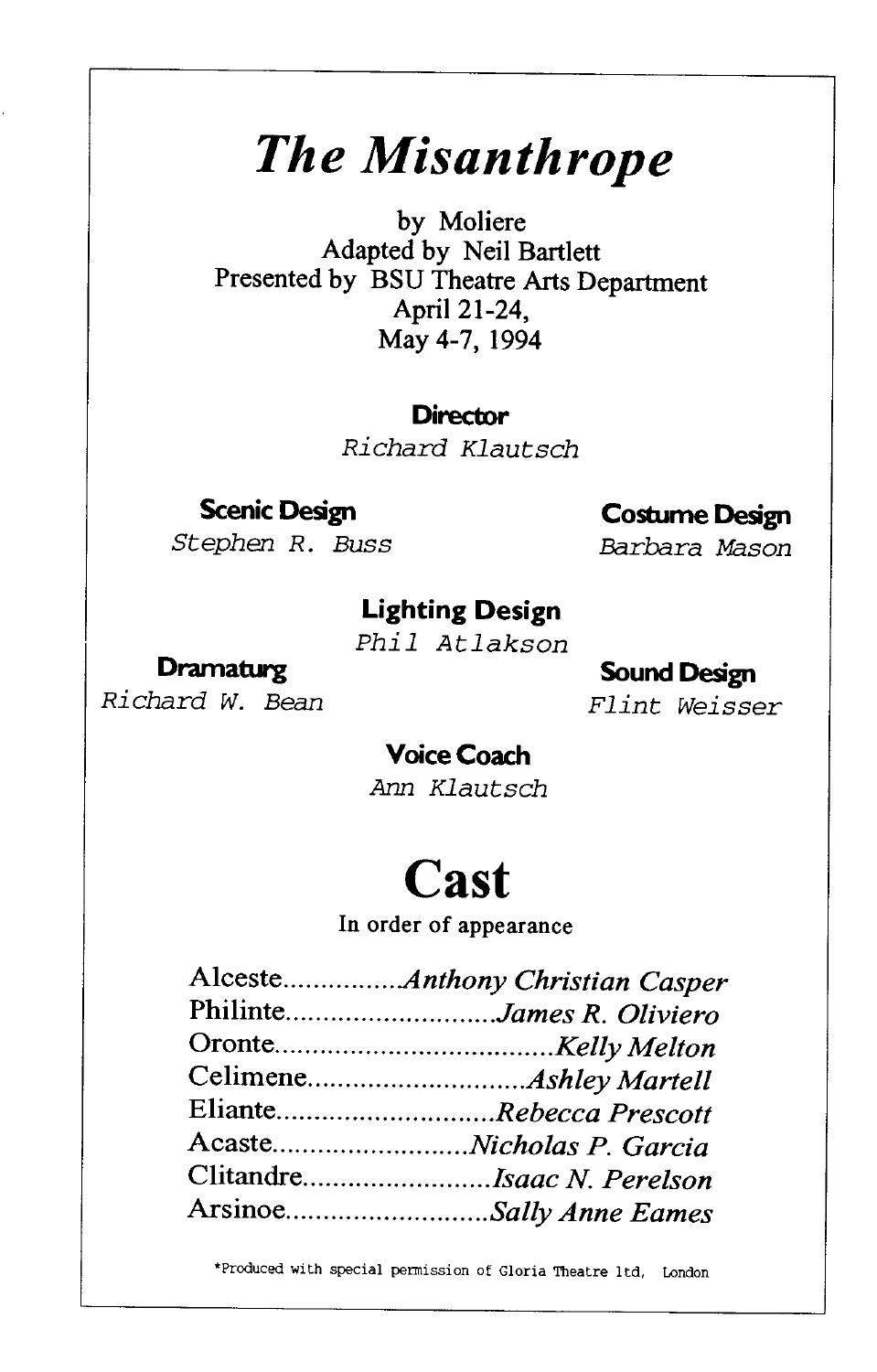**Act I Top Floor Of Celimene's Condo;** *Early Evening* 

**Act II**  *The Same, A Few Hours Later* 

**There will be one intermission** 

## **Production Staff**

Stage Manager: *Joe Jacoby*  Assistant Stage Manager: *Amber D. Hartley*  Assistant Director: *Kea Chournos-Jordan*  Propmaster: *Katie McLane*  Props: *Jade Scover*  Technical Director: *Michael Baltzell*  Sound Board Operator: *Ed Cox*  Light Board Operator: *Lonnie Holcomb*  Publicity: *Charles Lauterbach*  Scenic Painters: *Kris Martin, John Hadley,*  & *Scene Painting Class*  Make Up: *Joe Bruce*  Set Construction: *TA 118 Painting Class*  Running Crew: *Kris Martin, Jade Scover, Sergio Myers*  Art Design: *William Houston*  Program: *Marc Malone* 

### *Special Thanks*

*Idaho Camera Idaho Collectibles BSU student services High Desert Tatoo Don Riley Furniture Aimee Hanks*